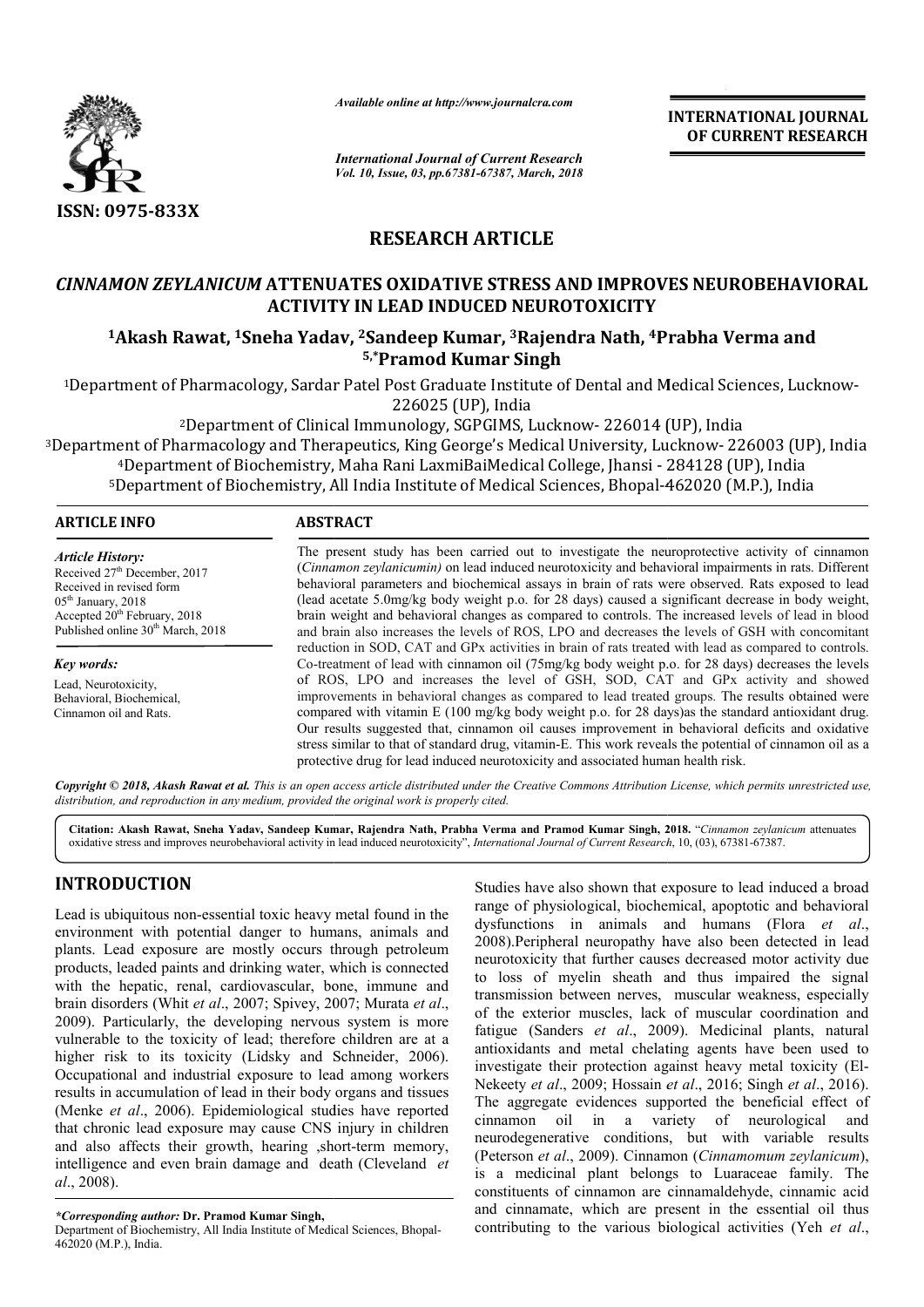2013). It is rich in natural polyphenolic compound. Polyphenols act as reactive oxygen and nitrogen species scavengers, redox-active transition metal chelators and enzyme modulators (Rice-Evans *et al*., 1997). Many studieshave been reported that cinnamon oil has antioxidant, anti-inflammatory, cardiovascular, antitumor, antimicrobial, antibacterial, immuno modulatory and cholesterol-lowering effects (Charles Denys, 2012; Rao and Gan, 2014). In view of continuation to the previous studies, the present study has been carried out to investigate the metal chelating properties and neuroprotective efficacy of cinnamon oil in lead induced changes in behavioral and biochemical parameters in brain of rats.

# **MATERIALS AND METHODS**

## **Drugs and Chemicals**

Cinnamon oil was purchased from Kama Ayurveda pharmacy, Mumbai (INDIA) and Vitamin-E was purchased from Merck Pharmaceuticals Ltd, Goa (INDIA).Lead acetate  $(C_2H_3O_2)$ Pb·3H2O), Sodium chloride (NaCl), Potassium chloride  $(KCl)$ , Disodium hydrogen phosphate  $(Na_2HPO_4)$ , Potassium ortho phosphate  $(H_2KO_4P)$ , Hydrochloric acid (HCl), Nitric acid (HNO<sub>3</sub>), 2.7 dichlorodihydrofluorescein-diacetate acid  $(HNO<sub>3</sub>)$ , 2,7 dichlorodihydrofluorescein-diacetate (DCFH-DA), Ethylenediaminetetraacetate (EDTA), Hydrogen peroxide  $(H_2O_2)$ , Perchloric acid  $(HClO_4)$ , Nicotinamide adenine dinucleotide (NADH), 5,5-dithiobis 2-nitrobenzoic acid (DTNB), Trichloro acetic acid (TCA), Reduced glutathione (GSH) were purchased from Sigma-Aldrich, USA).

## **Animals and treatment**

In our study, we used adult male rats (weight  $180\pm20$  g) of wistar strain (n=24) that were purchased from animal house of the Indian Institute of Toxicology Research (IITR), Lucknow, (UP) India. The animals were separately housed in polypropylene cages at room temperature  $(22 \pm 2^0C)$  and relative humidity of  $50\pm10\%$  and 12h light dark cycles. They have given free access to pellet diet and water ad libitum. All experiments were approved by the Institutional Animal Ethics Committee (wide letter no-80/IAH/Pharma-13) for the use of laboratory animals in accordance with the guidelines by the committee for the purpose of control and supervision of experiments on animals (CPCSEA), Ministry of Environment and Forests (Government of India), New Delhi, India.

## **The animals weredivided in to four groupswith six animals per group as follows**

- Group I: treated with vehicle (distilled water**)** and served as control for 28 days.
- GroupII: treated with lead acetate (5.0 mg/kg b.wt./ oral; dissolved in distilled water) for 28 days.
- Group III: treated with lead acetate (5.0 mg/kg) b.wt./oral) and *Cinnamon zeylanicumin* (75 mg/kg b.wt./oral; dissolved in 2% tween-20) for 28 days.
- Group IV: treated with lead acetate (5.0 mg/kg b.wt./ oral) and Vitamin-E (100 mg/kg b.wt./oral; dissolved in 2% tween-20, served as standard drug) for 28 days.

Neurobehavioral activities were carried out as per plan after the last dose of treatment. A set of five rats randomly selected from each treatment group were used to assess spontaneous locomotor activity, rota- rod performance. The same set of rats wasused to measure elevated plus maze test after 2h interval.

## **Neurobehavioral parameters**

## **Spontaneous locomotor activity**

Spontaneous locomotor activity in rats was investigated with the help ofActo-photometer. The movement of animals across the grills of the equipment was recorded as mentioned by (Ali *et al*., 1990). Effect of lead and the protective effect of cinnamon oil on total distance travelled were studied in rats of control and treated groups.

## **Rota - rod performance**

The performance index of rats on equipment was monitored by standard procedure by (Rogers *et al*., 1997). Protective effect of cinnamon oil and toxic effect of lead on motor coordination was studied in rats using Rotomex-rota-rod equipment (Columbus Instruments, USA) and the time of fall was monitored from the rotating rod.

## **Elevated plus-maze test**

Effect of lead exposure and the protective effect of cinnamon oilon time spent in open arms were recorded in control and treated rats by using elevated plus maze according to the method of Broad Hurst, 1960.

## **Blood collection and tissue homogenate preparation**

After the neurobehavioral studies, rats were fasted for 12hrs before being anesthetized by injection (i.p.) of sodium pentothal (50 mg/kg b.wt.) solution. Blood sample was withdrawn through retro-orbital plexus and collected in EDTA-coated glass tubes for estimation of blood lead levels. There after five rats from each treatment group were sacrificed by cervical decapitation and immediately brains were excised, cleaned, weighed according to the method of Glowinski and Iversen, 1996. The whole brain was processed for the analysis of biochemical assays. The brain tissue  $(10\% \text{ w/v})$  was homogenized in a phosphate buffered solution and centrifuged at 12000rpm for 15 min at  $4^{\circ}$  C. The supernatants were mixed with reaction mixture for analysis of superoxide dismutase (SOD), catalase (CAT), glutathione peroxidase (GPx) activity, reduced glutathione (GSH) and lipid peroxide (LPO) level. Rest of the brain tissue was homogenized in 10 μM DCFH-DA (2, 7-Dichloro Dihydrofluorescein Diacetate) for measurement of reactive oxygen species (ROS).

## **Biochemical parameters**

## **Measurement of reactive oxygen species**

ROS level in brain tissue was performed by the method of (Socci *et al*., 1999) by using 2, 7-dichlorodihydrofluorescindiacetate dye that is converted into highly fluorescent 2, 7 dichlorofluorescin by cellular peroxides (including hydrogen peroxidation). Fluorescence technique was used to showed absorbance at 488-nm excitation and 525-nm emission wavelengths using a fluorescence plate reader. The amount of ROS level was expressed as nmol/min/mg protein in brain.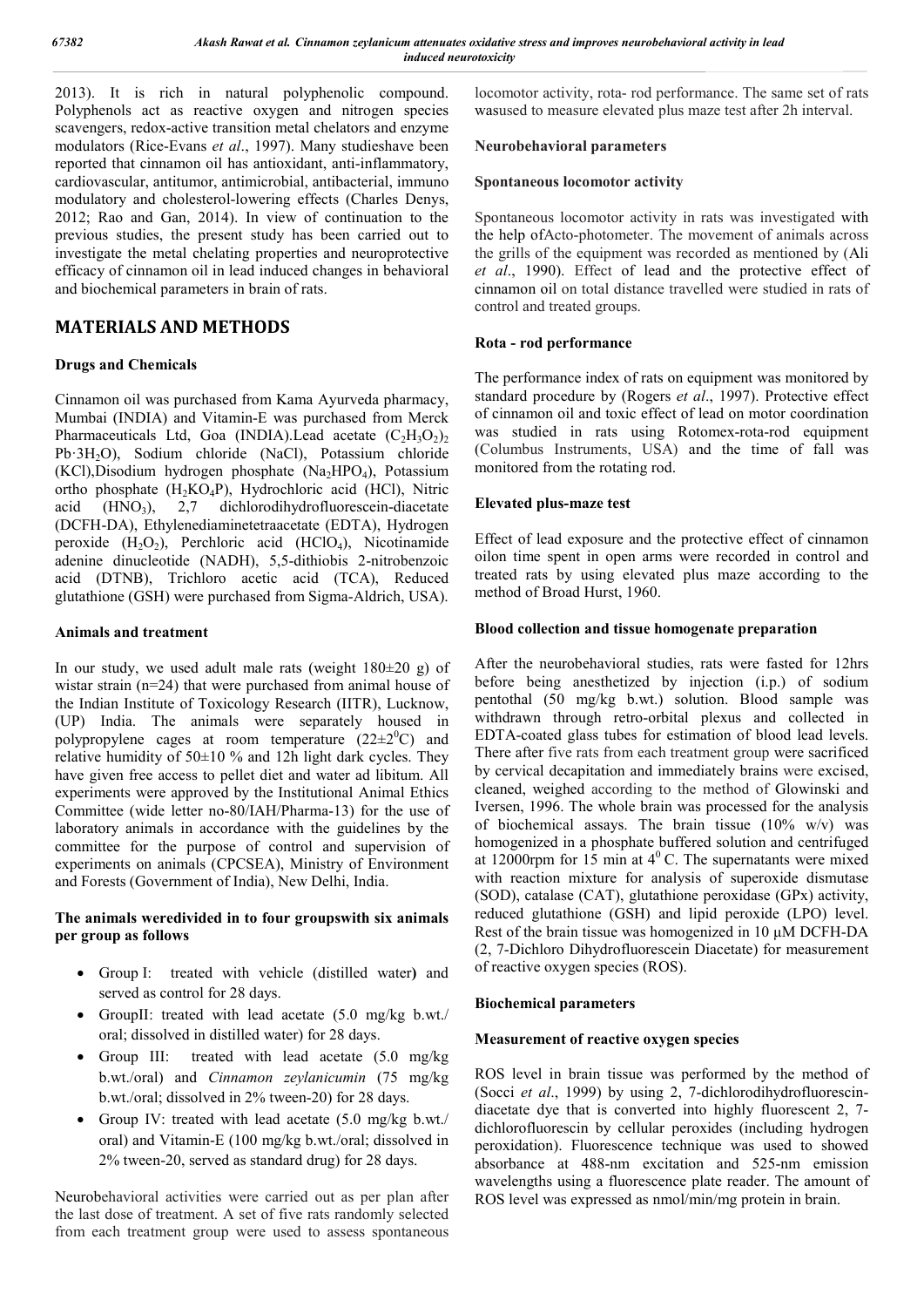## **Assay of lipid peroxide**

The level of LPO in brain tissue was estimated by the standard method of Ohkawa*et al*., 1997with few modifications and the intensity of pink color formed during the reaction was read at 532 nm. The amount of lipid peroxidation formed was expressed as n moles/mg of protein.

#### **Assay of reduced glutathione**

Reduced glutathione was assayed following the method of Ellman *et al*., 1950 with few modifications.GSH levels in brain were deprotonized by adding 1.5 ml TCA, an appropriate standard of GSH (1-10 μ moles) was also run simultaneously. The data was expressed as  $\mu$  moles GSH /g tissue in brain.

#### **Assay of superoxide dismutase activity**

The activity of SOD in brain tissue was measured by the method of McCord and Fridovich, 1969, using NADH as a substrate in the post mitochondrial fraction of brain. The data was expressed as units/min/mg protein.

#### **Assay of catalase activity**

Catalase activitywas assayed according to method of Aebi, 1984, spectrophotometrically in post mitochondrial fraction using hydrogen peroxide  $(H_2O_2)$  as substrate with few modifications. The data was expressed as unit/min/mg protein.

## **Assay of glutathione peroxidase activity**

Glutathione peroxidase activity was measured by the procedure of Pagila and Valentine, 1967, using few changes. The data was expressed as  $\mu$ g /min/mg protein.

#### **Protein estimation**

Protein content was assayed by method of Lowry *et al*.,1951, using bovine serum albumin as a reference standard.

### **Lead Level**

**[**

#### **Estimation of lead levels in blood and brain**

Lead levels in whole blood and brain were assessed as described by the method of Gupta and Gill, 2000. The absorbance was read by using graphite furnace atomic absorption spectrophotometer (GFASS) at 283 nm wavelength. A calibration curve was raised by adding known amounts of lead standard to calculate lead levels in the blood and brain tissue and data was expressed as μg/dl blood or μg/g wet tissue.

#### **Statistical analysis**

The data was expressed as the Mean  $\pm$  S.E. The statistical analysis was carried out by Graph Pad Prism 5.0 using one way analysis of variance (ANOVA) followed by Newman-Keuls test for multiple pair wise comparisons among the groups. Values up to  $P < 0.05$  have been considered significant.

## **RESULTS**

#### **Changes in body and brain weight**

Effect of oral administration of lead (5.0 mg/kg b.wt.) in rats caused significant decrease in body weight (19%) in comparison to that of control. Co-treatment with lead and cinnamon oil (75mg/kg b.wt.) has shown improvement in body weight (11.4%) of rats as compared to that of lead intoxicated groups. Similarly, lead and vitamin-E exposed groups caused a significant increase in body weight (13.2%) as compared to those treated with lead alone groups. There was no significant change in brain weight between the groups(Table 1)

**Table 1. Effect of lead, lead + cinnamon oil and lead + vitamin-E on body and brain weight of rats for 28 days**

| Group                                 | Body Weight (g)       | Brain Weight (g)              |
|---------------------------------------|-----------------------|-------------------------------|
| Control                               | $337 \pm 8.15$        | $1.79 \pm 0.07$               |
| Lead $(5.0 \text{ mg/kg})$            | $273 \pm 6.81^{a,*}$  | $1.66 \pm 0.08$ <sup>ns</sup> |
| Lead + cinnamon oil $(5.0 + 75mg/kg)$ | $304 \pm 11.00^{b,*}$ | $1.72 \pm 0.06$ <sup>ns</sup> |
| Lead + vitamin-E $(5.0 + 100$ mg/kg)  | $309 \pm 11.77^{b,*}$ | $1.75 \pm 0.07$ <sup>ns</sup> |

All values are mean  $\pm$  S.E. (n=5). a\*\*(P < 0.01)-compared to control group,b\*  $(P < 0.05)$ -compared to lead treated groups, ns-non significant

#### **Effect on spontaneous locomotor activity**

Toxic effect of lead in rats caused significant decrease in total distance travelled (30.5%), producing memory and cognition deficit as compared to rats in the control group. Whereas total distance travelled (28.6%) was increased in the co-treatment group as compared with lead treated alone group, also lead and vitamin-E intoxicated rats showed increased distance travelled (21.0 %), these parameters are briefed in Figure 1.





#### **Figure 1. Effect of Lead, Lead + Cinnamon oil and Lead + Vitamin-E onSpontaneous locomotor activity of rats for 28 days**

#### **Effect on rota-rod performance**

A significant impairment in motor coordination (21.1%) was observed in rats treated with lead as these rats fell rapidly from the rotating rod compared to that of control. It was noted that the rats simultaneously co-treated with lead and cinnamon oil stayed on the rotating rod for a longer period of time (13.9%) as compared to those treated with lead. Likewise, co-treatment with lead and vitamin-E caused longer period of time (18.6%) stayed on rotating rod (Figure 2).





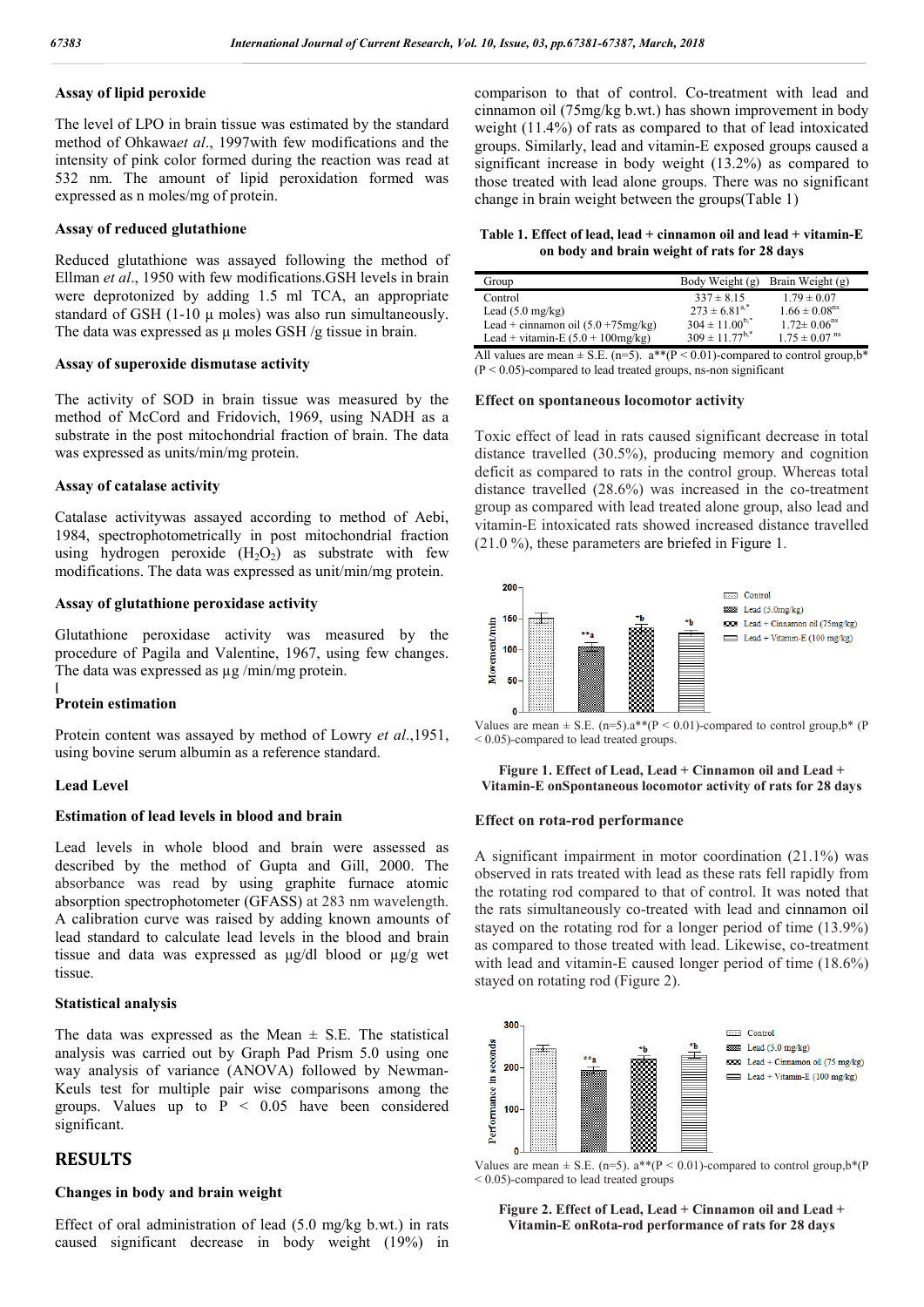## **Effect on exploratory behaviour and anxietyusing elevated plus maze**

Exposure to lead in rats have caused significantly less time spent in open arms (43.6%) and produced exploratory behavior and anxiety as compared to control group. Simultaneous treatment with lead and cinnamon oil in rats has shown that more time was spent in the open arms (50.0%) as compared to different doses of lead treated rats. Similarly, lead and vitamin-E treated rats have also caused more time spent in the open arms (37.9%) when compared to lead intoxicated rats (Figure 3).



Values are mean  $\pm$  S.E. (n=5). a\*\*\*(P < 0.001)-compared to control group, b\*  $(P < 0.05)$ , b\*\*  $(P < 0.01)$ -compared to lead treated groups

### **Figure 3. Effect of Lead, Lead + Cinnamon oil and Lead + Vitamin-E on Elevated plus-maze test of rats for 28 days**

## **Effect on reactive oxygen species**

A significant increased level of ROS in brain (1.9 fold) was observed in rats by exposure to lead as compared to control. Rats treated simultaneously with lead and cinnamon oil caused decrease ROS level in brain (1.5 fold) as compared to rats treated with lead alone. Similarly, treatment with lead and vitamin-E in rats also exhibited decrease ROS level in brain (1.3 fold) as compared to rats treated with lead alone group (Figure 4).



Values are mean  $\pm$  S.E. (n=5). \*\*\*a (P < 0.001)-compared to control group, \*b  $(P < 0.05)$ , \*\*b  $(P < 0.01)$ -compared to lead treated groups

#### **Figure 4. Effect of Lead, Lead + Cinnamon oil and Lead + Vitamin-Eon the levels of reactive oxygen species in brain of rats for 28 days**

## **Effect on lipid peroxide**

Lipid peroxidation level in brain (68.5%) was significantly increased in rats of lead treated group as compared to control. Co- treatment with lead and cinnamon oil exhibited significant decrease in LPO level (21.5%) as compared to rats treated with lead treated alone. Also, in lead and vitamin-E exposed groups significantly decreased LPO level (25.6%) was produced as compared to rats treated with lead alone group (Figure 5).



Values are mean  $\pm$  S.E. (n=5).\*\*a (P < 0.01)-compared to control group, \*b (P < 0.05)-compared to lead treated groups

#### **Figure 5. Effect of Lead, Lead + Cinnamon oil and Lead + Vitamin-Eon the levels of lipid peroxide in brain of rats for 28 days**

### **Effect on reduced glutathione**

A significant decrease in the level of GSH in brain (35.0%) was observed in lead treated rats compared to that of control group. Rats exposed simultaneously with lead and cinnamon oil caused an increase in the GSH levels in brain (25.7%) as compared to rats treated with lead alone. Similarly, treatment with lead and vitamin-E in rats caused an increase in the level of GSH in brain (36.4%) as compared to lead alone group (Figure 6).



Values are mean  $\pm$  S.E. (n=5).\*\*a (P < 0.01)-compared to control group, \*b (P  $< 0.05$ ), \*\*b (P  $< 0.01$ )-compared to lead treated groups

#### **Figure 6. Effect of Lead, Lead + Cinnamon oil and Lead + Vitamin-E on the levels of reduced glutathione in brain of rats for 28 days**

### **Effect on superoxide dismutase activity**

The activity of superoxide dismutase in brain (54.0%) of rats was significantly decreased in lead treated groups as compared to control. Simultaneous treatment with lead and cinnamon oil caused an increase in the activity of SOD (65.2%) when compared to lead treated rats. Similarly treatment with lead and vitamin-E in ratsalso exhibited an increase in the activity of SOD (60.9%) as compared to rats treated with lead alone group (Figure 7).



Values are mean  $\pm$  S.E. (n=5). \*\*a (P < 0.01)-compared to control group, \*b (P < 0.05)-compared to lead treated groups

#### **Figure 7. Effect of Lead, Lead + Cinnamon oil and Lead + Vitamin-Eon the activity of superoxide dismutase in brain of rats for 28 days**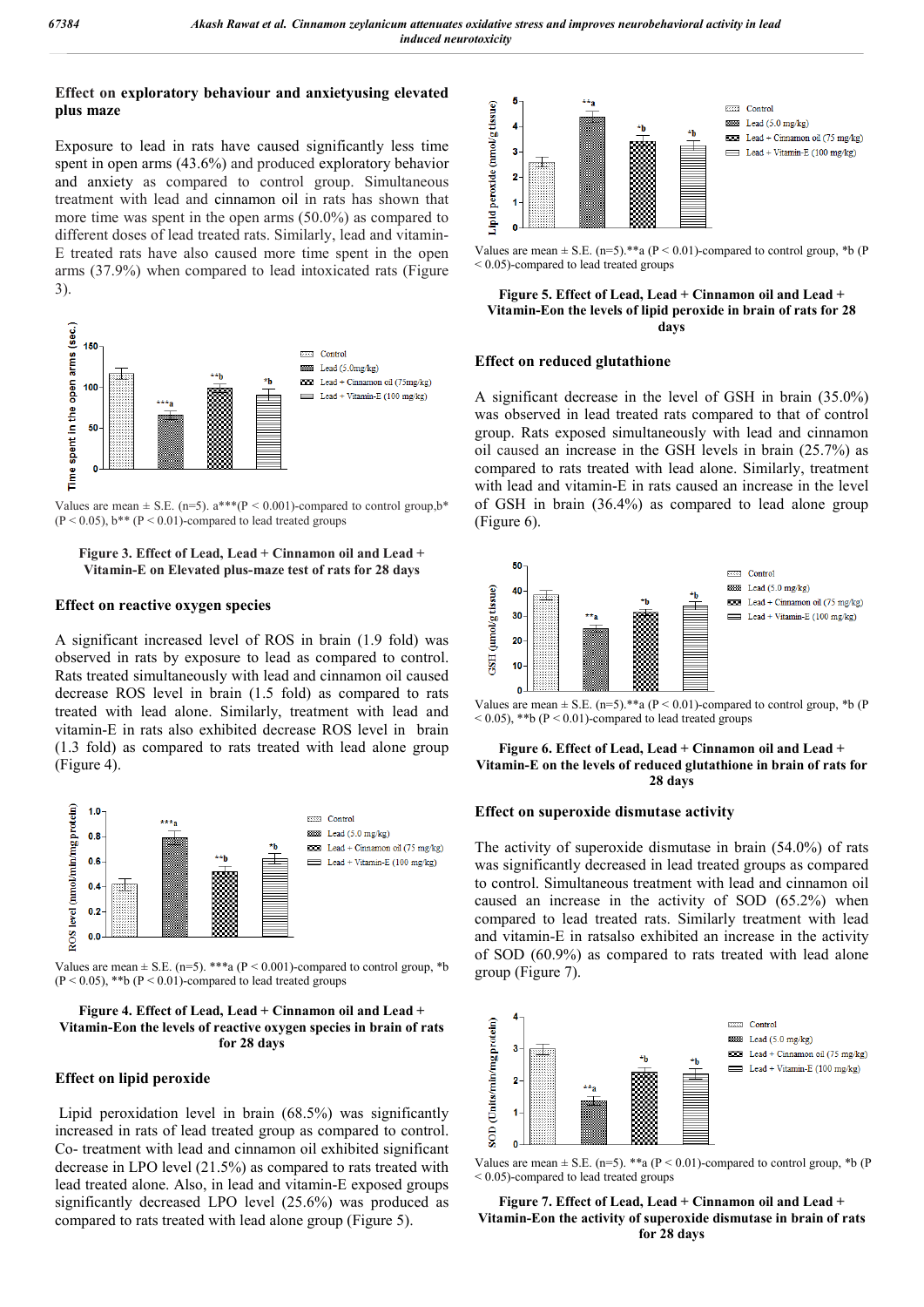## **Effect on catalase activity**

Effect of lead on the activity of catalase in brain (48.4%)was significantly decreased in lead treated rats as compared to those of control. Rats exposed simultaneously with lead and cinnamon oil caused an increase in the activity of catalase (50.2%) as compared to rats treated with lead alone. Similarly, co-treatment with lead and vitamin-E in rats caused an increase in the activity of catalase (58.4%), when compared to rats treated with lead alone groups (Figure 8).



Values are mean  $\pm$  S.E. (n=5).\*\*a (P < 0.01)-compared to control group, \*b (P < 0.05)-compared to lead treated groups

#### **Figure 8. Effect of Lead, Lead + Cinnamon oil and Lead + Vitamin-E on the activity of catalase in brain of rats for 28 days**

#### **Effect on glutathione peroxidase activity**

Rats exposed to lead caused significant decrease in glutathione peroxidase activity (31.9%) as compared to those treated in the control. Simultaneous co-treatment with lead and cinnamon oil produced an increase in the activity of GPx (26.3%) as compared to rats treated with lead alone. Moreover, treatment with lead and vitamin-E inrats caused an increase in the activity of GPx (34.1%) in brain as compared to rats treated with lead alone (Figure 9).



Values are mean  $\pm$  S.E. (n=5).\*\*a (P < 0.01)-compared to control group, \*b (P  $< 0.05$ ), \*\*b (P  $< 0.01$ )-compared to lead treated groups

#### **Figure 9. Effect of Lead, Lead + Cinnamon oil and Lead + Vitamin-E on the activity of glutathione peroxidase in brain of rats for 28 days**

#### **Effect on lead level in blood and brain**

As shown in Table 2. The levels of lead in blood (4.6 fold) and brain (3.8 fold) were significantly increased in rats treated with lead as compared to controls. However, levels of lead were found to be significantly reduced in blood (3.0 fold) and brain(2.3 fold) of rats exposed simultaneously with lead and cinnamon oil as compared to rats treated with lead alone groups. Similarly treatment with lead and vitamin-E in rats also caused a significant decrease in blood (2.1 fold) and brain (1.6 fold) as compared to those treated with lead alone groups.

|  |                                                   | Table 2. Effect of lead, lead + cinnamon oil and lead + vitamin-E |
|--|---------------------------------------------------|-------------------------------------------------------------------|
|  | on blood and brain lead level of rats for 28 days |                                                                   |

| Group                                 | Blood Pb level<br>$(\mu$ g/dl) | Brain Pb level<br>$(\mu$ g/g wet tissue) |
|---------------------------------------|--------------------------------|------------------------------------------|
| Control                               | $6.60 \pm 1.07$                | $4.10 \pm 0.43$                          |
| Lead $(5.0 \text{ mg/kg})$            | $30.20 \pm 1.56^{a,**}$        | $15.40 \pm 1.07^{a,**}$                  |
| Lead + cinnamon oil $(5.0 + 75mg/kg)$ | $10.00 \pm 1.71^{b,*}$         | $6.60 \pm 0.85^{b,*}$                    |
| Lead + vitamin-E $(5.0 + 100$ mg/kg)  | $14.10 \pm 1.38^{\text{b}}$ ,* | $9.84 \pm 0.98^{\mathrm{b},*}$           |

## **DISCUSSION**

Lead is one of the most common heavy metal, which is toxic to animals and humans. Lead crosses blood–brain barrier and disrupts its main structural and functional components by damaging the brain glial cells (Gandhi and Abramov,2012).It selectively deposits in brain and found to be associated with learning impairment, behavioral abnormalities, decreased hearing, impaired cognitive functions and neuromuscular weakness in humans and in experimental animals (Verina *et al*.,2007).It may also cause many biochemical changes and a variety of neurological disorders such as behavioral problems, mental retardation, nerve damage, Alzheimer's disease, schizophrenia and Parkinson's disease (Verina *et al*.,2007;Bazrgar *et al*., 2015).In our present study, lead exposure in rats caused behavioral impairments as compared to control. However cinnamon oil in combination with lead minimizes the effects of behavioral abnormalities, which was in agreement with the previous studies (Van den Berg *et al*.,1996).In particular, lead can cause major changes in the blood and brain and oxidative stress has been reported as a potential mechanism in the pathogenesis of its toxicity (Verstraeten *et al*.,2008).

The current study investigates the lead-induced oxidative stress and antioxidant ability of cinnamon oil in the blood and brain of rats, which were given lead exposure for 28 days. In the present study, lead exposure was associated with a decrease in the body weight and no significant change in brain weight as compared to control rats, which is in accordance with the previous studies (HyeJun *et al*., 2011). We have also observed the increased levels of lead in the brain which fur thergives indication that lead can cross blood-brain barrier and produces its toxic effects. The lead levels in the blood and brain of the lead treated group were significantly increased in comparison to control group. However, a decrease of lead level in blood and brain was shown in the lead plus cinnamon oil and lead plus vitamin-E treated rats. The toxic effects of lead may be due to its interference with calcium in activation of protein kinase C (PKCs) or through production of ROS. Lead competes with calcium for common binding sites and is mentionedin calcium transport systems of the nervous system (Devi *et al*., 2005). Oxidative damage is considered a major cause of lead-induced brain damage, because the brain is believed to be particularly vulnerable to oxidative stress due to the high rate of free radical generation without adequate levels of antioxidant defences (Adhami *et al*., 2000; Villeda-Hernandez *et al*., 2001). In vitro and in vivo studies state that lead exposure may cause the generation of ROS and changes in the antioxidant defense systems in animals (Nuran Ercal *et al*., 2001; Ahmed *et al*., 2012). Antioxidant enzymes such as SOD, CAT, GPx, and GR are supposed to be the primary defenses that prevent biological macromolecules from oxidative damage. Moreira *et al*. confirmed that brain antioxidants (SOD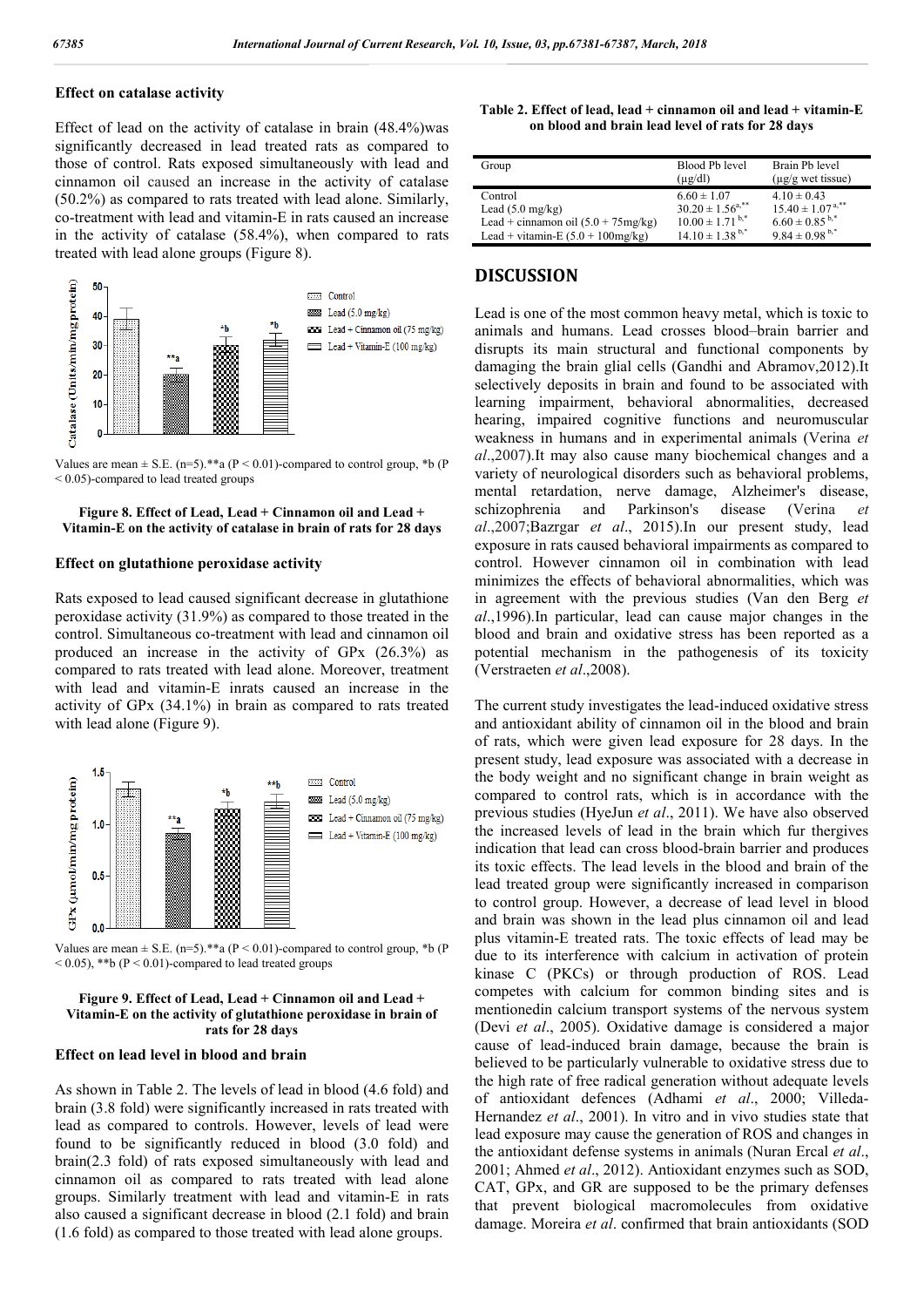and GPx) from individuals treated to lead decreased significantly (Moreira *et al*., 2001; Ahmed *et al*., 2012).

In the present study, SOD and CAT activity tends to decrease in the brain after lead exposure as compared to control group, whereas in simultaneously treated lead plus cinnamon oil and lead plus vitamin-E groups have shown increase in this parameter as compared to lead exposed groups. Wang *et al*. described that the GPx activity of mouse brain was decreased in the Pb-exposed group as compared with the control group (Wang *et al*., 2006). In present study similar results were found in GPx activities of lead-exposed group which decreases as compared to control groups and simultaneously increases in both, lead plus cinnamon oil and lead plus vitamin-E exposed group respectively, as compared to lead exposed groups. We also observed a significant decrease in the level of GSH in brain of lead exposed group as compared to the control, and an increase in the GSH level occurred in the both, lead plus cinnamon oil and lead plus vitamin-E exposed group. This study was in agreement with previous studies (Aykin-Burns *et al*., 2003). A number of in vitro and in vivo studies have shown that a significant increase of the LPO level is correlated with an increase in the lead exposure (Yiin and Lin, 1995). In our study, we also observed increase lipid peroxidation level in the brain after exposure to lead as compared to control. However, the LPO level of rats that were simultaneously treated with lead plus cinnamon oil and lead plus vitamin-E respectively, was significantly decreased compared to the Pbexposed group. Flora *et al*., 2007 reported that delta amino levulinic acid caused ROS generation which may be one of the factors contributing to oxidative stress due to lead exposure. A significantly increased ROS level in lead exposed animals in our study as compared to control, which is in accordance with previous studies. Rats exposed simultaneously with lead plus cinnamon oil and lead plus vitamin-E also exhibited decrease in ROS level in brain as compared to rats treated with lead alone. In fact, few studies have investigated the molecular and biochemical mechanisms by which cinnamon exerts neuro protective action and the therapeutic potential of cinnamon oil in ameliorating the risk factors liable for the development of neurodegenerative diseases and associated pathologies (Stavinoha and Vattem, 2015).

## **Conclusion**

We can conclude from the results obtained from this study that lead which induces oxidative stress and behavioral impairment in rats is one of the dangerous heavy metals. Cinnamon oil has been found to attenuate the lead induced oxidative stress which may be due to its chelating properties. An increase of antioxidant activities and decrease of oxidative stress, improvement in behavioral abnormalities in animals given cinnamon oil simultaneously with lead exposure was also shown. Therefore cinnamon oil seems to protective against lead induced neurotoxicity. Finally our result suggested that cinnamon oil may play a protective role in lead induced neurotoxicity and associated human health risk. Furthermore, long studies in animals and clinical studies in lead exposed human beings are required to strengthen our present study**.**

## **Acknowledgements**

The authors highly thankful to Dr. Talha Jawaid (Head, Department of Pharmacology, Hygia Institute of Pharmaceutical Education and Research, Lucknow)for their

valuable suggestions. We also extend our sincere thanks to Late Dr. Ramesh Chanderretired Scientist F, CDRI, Lucknow and Mr. Sushil Verma, who were always a source of knowledge and inspiration and technical staff for their dedicated support, kind nature, valuable suggestions and encouragement in times of difficulties during research.

# **REFERENCES**

- Adhami VM, Husain, R. Agarwal, AK. *et al*., 2000. Intrahippocampal cholinergic-rich transplants restore lead induced deficits: a preliminary study in rats.NeurotoxicolTeratol., 22: 41-53.
- Aebi, H. 1984. Catalase in vitro methods. Enzymol., 105: 121- 126.
- Ahmed, YF., Mahmoud, KGHM., Farghaly, AA., *et al*., 2012. Some studies on the toxic effects of prolonged lead exposure in male rabbits: chromosomal and testicular alterations. *Global Veterinaria*, 8(4): 360-66.
- Ali, MM., Mathur, N. and Chandra, SV. 1990. Effect of chronic cadmium exposure on locomotor activity of rats. *Indian J Exp Biol*, 28: 653–65.
- Aykin-Burns, N., Laegeler, A., Kellogg, G. and Ercal, N. 2003. Oxidative effects of lead in young and adults fisher 344 Rats. *Arch Environ ContamToxicol*, 44: 417-20.
- Bazrgar, M., Goudarzi, I., Lashkarbolouki, T., *et al*., 2015. Melatonin ameliorates oxidative damage induced by maternal lead exposure in rat pups. Physiology &Behavior., 151:178–188.
- Broad Hurst PL. 1960. The place of animal psychology in the development of psychosomatic research. Fortschr Psychosom Med., 1: 63-69.
- Charles Denys J.2012.Antioxidants, Antioxidant Properties of Spices, Herbs and Other Sources. Springer Science and Business Media.
- Cleveland, LM., Minter, ML., Cobb, KA., *et al*., 2008. Lead hazards for pregnant women and children: Part 1: immigrants and the poor shoulder most of the burden of lead exposure in this country. Part 1 of a two-part article details how exposure happens, whom it affects, and the harm it can do. *Am J Nurs*, 108:40- 49.
- Devi, CB., Reddy, GH., Prasanthi, RP., *et al*., 2005. Developmental lead exposure alters mitochondrial monoamine oxidase and synaptosomal catecholamine levels in rat brain. *Int J Dev Neurosci*, 23:375–81.
- Ellman, GL. 1959. Tissue sulfhydryl groups. *Arch Biochem*, 82: 70-77.
- El-Nekeety AA, El-Kady AA, Soliman MS *et al*., 2009. Protective effect of Aquilegia vulgaris (L.) againstlead acetate-induced oxidative stress in rats. *Food ChemToxicol .*, 47: 2209–2215.
- Flora, SJ., Mittal, M. and Mehta, A. 2008. Heavy metal induced oxidative stress & its possible reversal by chelation therapy. *Indian J Med Res*, 128:501-523.
- Flora, SJS., Saxena, G. and Mehta, A. 2007. Reversal of leadinduced neuronal apoptosis by chelation treatment in rats: role of ROS and intracellular Ca+2. *J Pharmacol Exp Ther*, 322:108-16.
- Gandhi, S. and Abramov, AY. 2012. Mechanism of oxidative stress in neurodegeneration. Oxidat Med Cell Longev., 11.
- Glowinski, J. and Iversen, LL. 1996. Regional studies of catecholamines in the rat brain. I. The disposition of  $[^{3}H]$ norepinephrine,  $[^{3}H]$  dopamine and  $[^{3}H]$  dopa in various regions of the brain. *J Neurochem*, 13: 655-659.